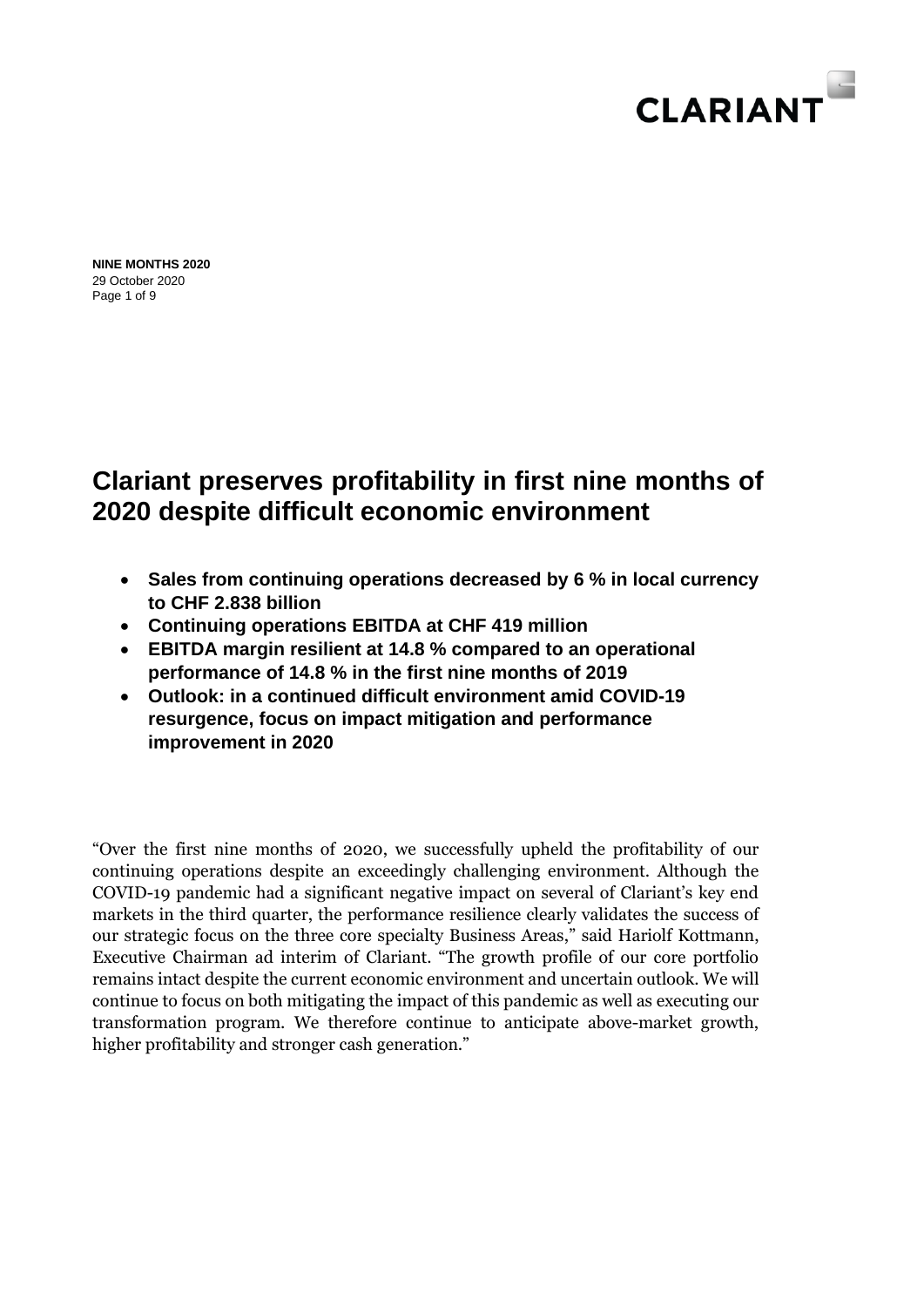

# **Key Financial Data**

| <b>Continuing operations</b>    | <b>Third Quarter</b> |         |         | <b>Nine Months</b> |        |             |         |        |
|---------------------------------|----------------------|---------|---------|--------------------|--------|-------------|---------|--------|
| in CHF million                  | 2020                 | 2019    | $%$ CHF | $%$ LC             | 2020   | 2019        | $%$ CHF | $%$ LC |
| Sales                           | 893                  | 1 0 4 3 | -14     | -7                 | 2838   | 3 2 7 2     | $-13$   | -6     |
| <b>EBITDA</b>                   | 127                  | 151     | -16     |                    | 419    | $253^{(1)}$ | 66      |        |
| - margin                        | 14.2 %               | 14.5 %  |         |                    | 14.8%  | 7.7%        |         |        |
| EBITDA before exceptional items | 137                  | 169     | -19     |                    | 446    | 524         | -15     |        |
| - margin                        | 15.3 %               | 16.2 %  |         |                    | 15.7 % | 16.0%       |         |        |

(1) Including a provision of CHF 231 million for a competition law investigation by the European Commission Excluding provision: EBITDA after exceptional items at CHF 484 million, EBITDA margin 14.8 %

# **Nine Months 2020 – Steady EBITDA margin development despite notably softer environment**

Muttenz, October 29, 2020 - Clariant, a focused, sustainable and innovative specialty chemical company, today announced continuing operations sales of CHF 2.838 billion in the first nine months of 2020, compared to CHF 3.272 billion in the first nine months of 2019. This corresponds to a decrease of 6 % in local currency due to lower demand and 13 % in Swiss francs attributable to unfavorable currency developments.

As a result of the COVID-19 pandemic, the Group was confronted with a significantly lower demand environment in several segments in the first nine months of 2020. These buoyant profitability results are therefore noteworthy, as they clearly reflect the effectiveness of Clariant's business continuity programs, as well as cash and cost measures, which have been implemented to minimize the impact of this pandemic and improve the performance in the midterm.

In the first nine months, Asia remained resilient, with China and India reporting doubledigit growth. Sales in Latin America increased in local currency, while sales in Europe, North America and the Middle East & Africa softened due to demand declines in most Business Areas.

In the first nine months of 2020, Care Chemicals sales declined by 5 % in local currency due to weather-related weak Aviation demand in the first quarter and lower Industrial Applications sales amid the COVID-19 pandemic in the second and third quarters, which could not be offset by the growth in Consumer Care. The Catalysis Business Area's top line declined by a modest 3 % in local currency due to both the strong comparison base as well as the subdued environment in the chemical industry. Natural Resources sales decreased by 8 % in local currency, impacted by the notably softer economic environment resulting from the decline in oil demand and the COVID-19 pandemic.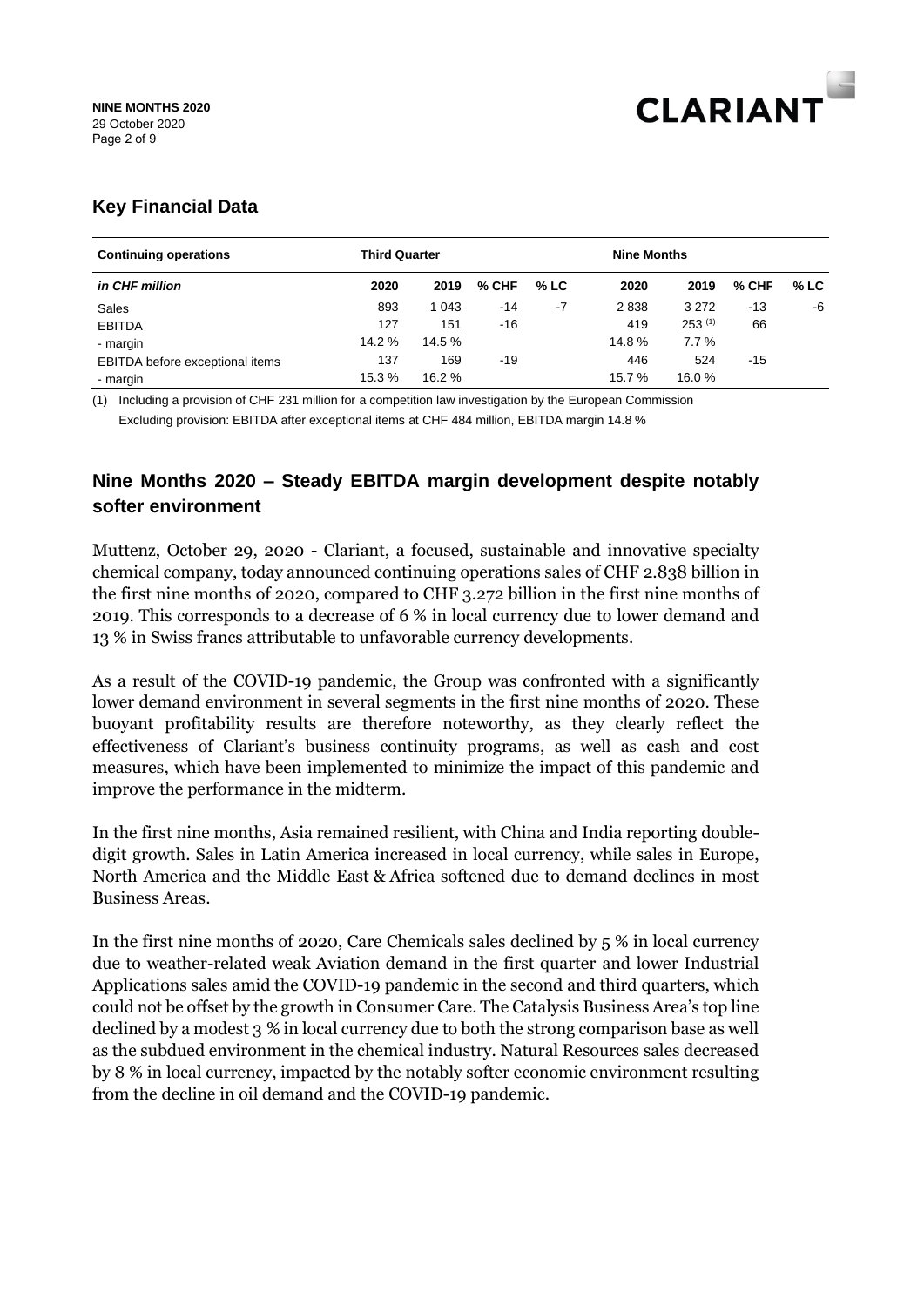

Page 3 of 9 **NINE MONTHS 2020** 29 October 2020

The nine months 2020 continuing operations EBITDA reached CHF 419 million and the Group successfully defended margins despite a weaker top-line development. The 14.8 % EBITDA margin remained unchanged versus 14.8 % (reported 7.7 %) in the previous year when excluding the one-off CHF 231 million provision, which was booked in the second quarter of 2019. Care Chemicals profitability improved due to growth in Consumer Care sales and stringent margin and cost management. The Catalysis EBITDA margin declined as a result of lower volumes, a less favorable product mix and the efficiency program provision. Excluding the efficiency program provision in Natural Resources in the second quarter, the underlying profitability remained largely unchanged, underpinned by stringent cost management in all three Business Units.

# **Third Quarter 2020 – Comparatively stable profitability despite weaker top-line development**

As expected, the third quarter 2020 saw the most pronounced sales decline of the first three quarters in 2020 with a 7 % decrease in local currency in continuing operations sales to CHF 893 million. This corresponds to a 14 % decline in Swiss francs due to unfavorable currency effects. The main driver was the sales decline in Natural Resources, where all three businesses were negatively impacted by the oversupply in the oil markets and the global COVID-19 pandemic, while sales in Care Chemicals and Catalysis softened only slightly.

On a regional basis, the positive development in Asia in local currency was underpinned by very strong sales growth in China and India in the third quarter of 2020. Sales in Latin America decreased slightly, while Europe declined in high single digits, followed by the Middle East & Africa. The more notable decrease in North America is ascribable to lower volumes in Natural Resources.

In the third quarter, Care Chemicals sales softened by a mere 1 % in local currency, supported by higher Consumer Care sales. Catalysis sales also slowed by 1 % compared to a particularly strong previous year. Natural Resources sales declined by 14 % in local currency primarily because Oil and Mining Services sales were hampered by the lower consumption of oil and oil-derived products.

The continuing operations EBITDA declined to CHF 127 million and a corresponding margin of 14.2 %, slightly below the 14.5 % in the previous year. The profitability advanced in both Care Chemicals and Catalysis due to more favorable product mixes, cost mitigation and efficiency improvement. In Natural Resources, the margin reduction is attributable to lower volumes in COVID-19-exposed segments such as automotive, textile and in particular oil, which could not be counterbalanced by internal performance measures.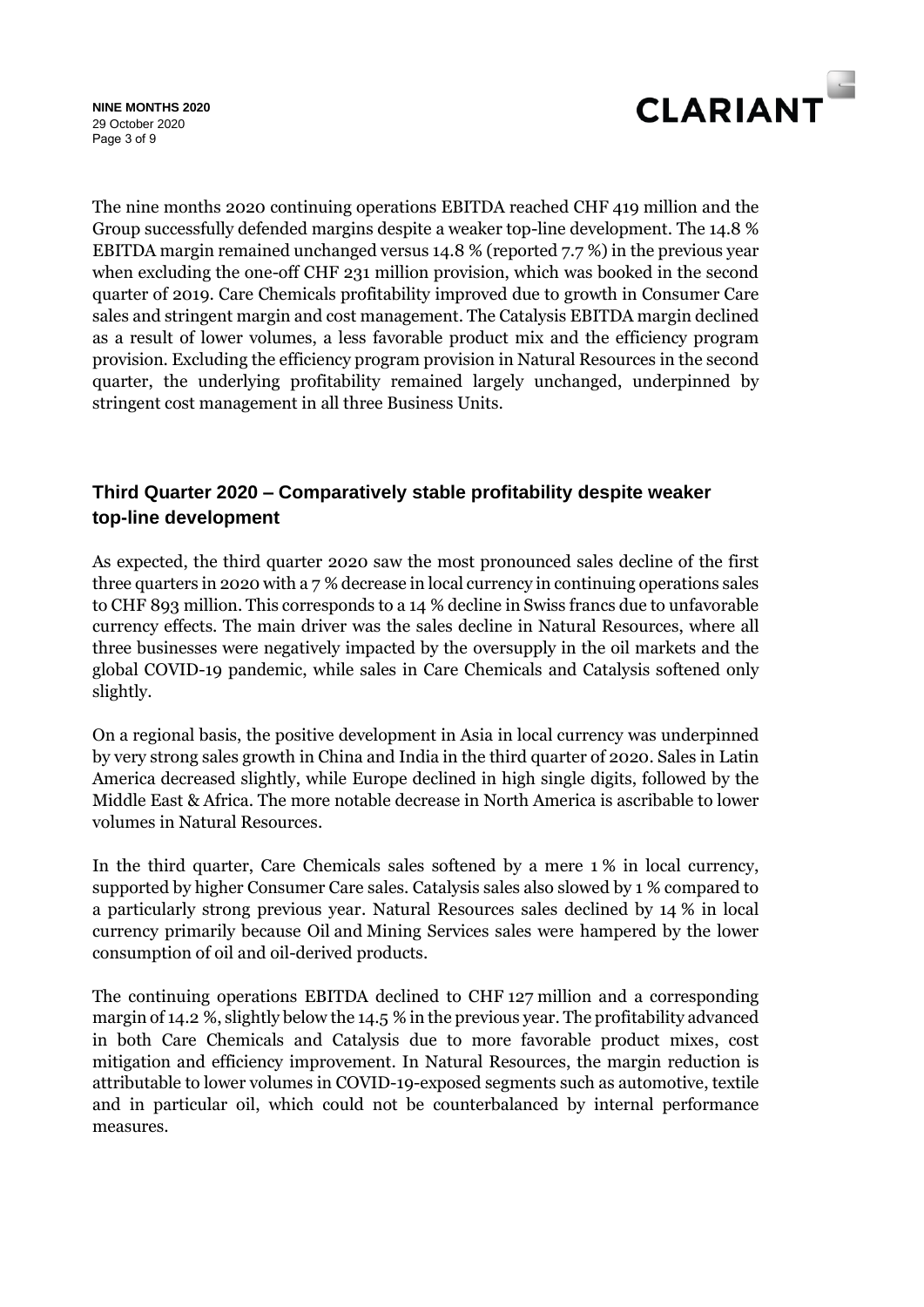#### Page 4 of 9 **NINE MONTHS 2020** 29 October 2020



# **Discontinued Operations**

For the first nine months, sales in discontinued operations declined by 25 % in local currency and by 31 % in Swiss francs. However, on a like-for-like basis, excluding Healthcare Packaging sales from the first nine months of 2019 and Masterbatches from the third quarter of 2019, as these businesses were divested, sales weakened by only a slight 4 % in local currency and by 11 % in Swiss francs as a result of the weak economic environment.

In the first nine months of 2020, the discontinued operations EBITDA was positively impacted by the gain on the disposal of the Masterbatches business in the third quarter and negatively impacted by one-off costs for the efficiency program in Pigments in the second quarter as well as for the carve out of the discontinued operations.

# **Outlook – Continued COVID-19 impact anticipated in the fourth quarter 2020 with small improvement versus the third quarter, while performance measures lift portfolio to achieve above-market growth, higher profitability and stronger cash generation in the mid-term**

Clariant anticipates that the COVID-19 pandemic will have a continued, but slightly less negative impact on sales and profitability in the fourth quarter of 2020 compared to the third quarter.

The Group's task forces will continue to focus on the safety of our employees, support to our communities, business continuity to our customers and cash generation. Clariant's three core specialty Business Areas will continue to execute performance programs to generate resilient results during these times and to achieve above-market growth, higher profitability and stronger cash generation in the mid-term.

In addition, the Group is significantly reshaping its portfolio through the divestment of Healthcare Packaging in October 2019 and the sale of Masterbatches in July 2020. The Group is also progressing with the planned divestment of Pigments while preparing the rightsizing of the organization. The transformed Clariant will be a focused, sustainable and innovative specialty chemical company that aims to grow above the market to achieve higher profitability based on its three core specialty Business Areas.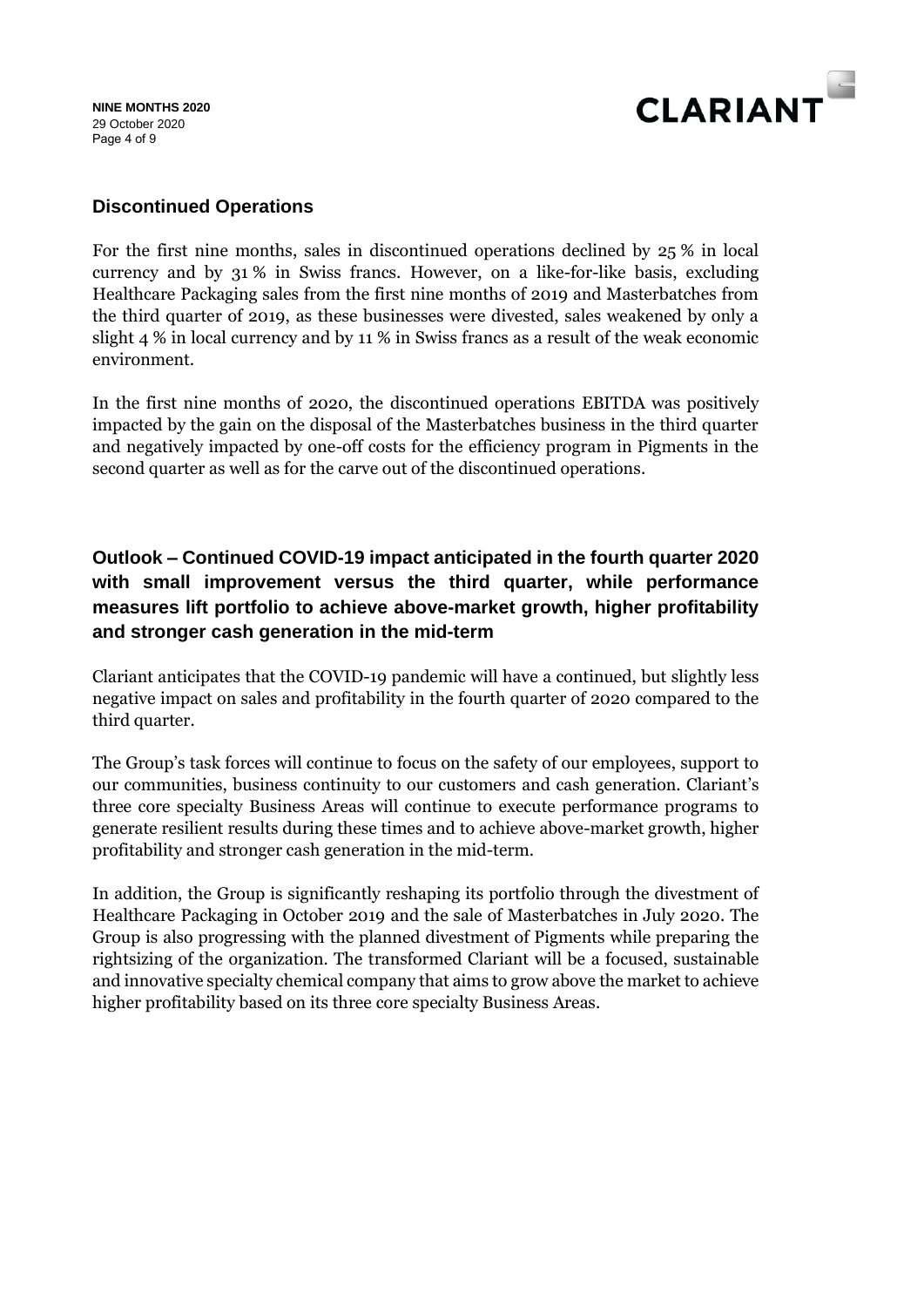

# **Business Discussion**

# **Business Area Care Chemicals**

|                                 | <b>Third Quarter</b> |        |       |        | <b>Nine Months</b> |         |       |        |
|---------------------------------|----------------------|--------|-------|--------|--------------------|---------|-------|--------|
| in CHF Million                  | 2020                 | 2019   | % CHF | $%$ LC | 2020               | 2019    | % CHF | $%$ LC |
| Sales                           | 330                  | 362    | -9    | $-1$   | 1 0 64             | 1 2 1 2 | -12   | -5     |
| <b>EBITDA</b>                   | 72                   | 62     | 16    |        | 192                | 212     | -9    |        |
| - margin                        | 21.8%                | 17.1 % |       |        | 18.0 %             | 17.5 %  |       |        |
| EBITDA before exceptional items | 63                   | 61     | 3     |        | 196                | 215     | -9    |        |
| - margin                        | 19.1 %               | 16.9%  |       |        | 18.4 %             | 17.7 %  |       |        |

#### **Sales**

For the first nine months of 2020, sales in the Business Area Care Chemicals decreased by 5 % in local currency and by 12 % in Swiss francs. Consumer Care sales rose in a high single-digit range underpinned by double-digit growth in Personal Care as well as in Crop Solutions. Industrial Applications sales were negatively impacted by the weak economic environment resulting from the COVID-19 pandemic and, as anticipated, were therefore lower in the first nine months of 2020.

In Asia, sales rose in low single digits, supported by China. Latin America reported sales growth in a mid-teen range in local currency. Sales in Europe and North America came under pressure due to the softer economic environment as well as the weather-related weakness in Aviation in the first quarter.

In the third quarter, Care Chemicals sales declined only by a slight 1 % in local currency and by 9 % in Swiss francs. Consumer Care sales grew in a mid-single-digit range, yet at a slower pace than in the second quarter, propelled by strong demand for Crop Solutions. Although the sales development in Industrial Applications improved sequentially, sales were lower versus the third quarter of 2019 because of the negative COVID-19 pandemicrelated impact on relevant end-markets.

#### **EBITDA Margin**

The EBITDA margin in the first nine months of 2020 increased to 18.0 % from 17.5 %. The weak Aviation business in the first quarter was offset by stringent margin and cost management and a more attractive product mix with a higher proportion of sales contribution from Consumer Care in the second and third quarters.

In the third quarter, the EBITDA margin rose to 21.8 % from 17.1 % due to a more favorable product mix effect and the temporary negative impact of the inventory devaluation in the third quarter of 2019.

#### **Clariant Insight**

BeautyForward® Edition 4 is Clariant's latest trend guide for the Personal Care industry, connecting emerging beauty trends with cutting-edge formulations. Working together with influencers and marketers, Clariant continues to identify global beauty trends to offer product developers inspirational formulations and enable the consumer experience to be maximized with the use of Clariant's innovative ingredients. With BeautyForward® Edition 4, Clariant demonstrates how its ingredients address trends like embracing aging, active beauty as well as environmentally friendly solutions.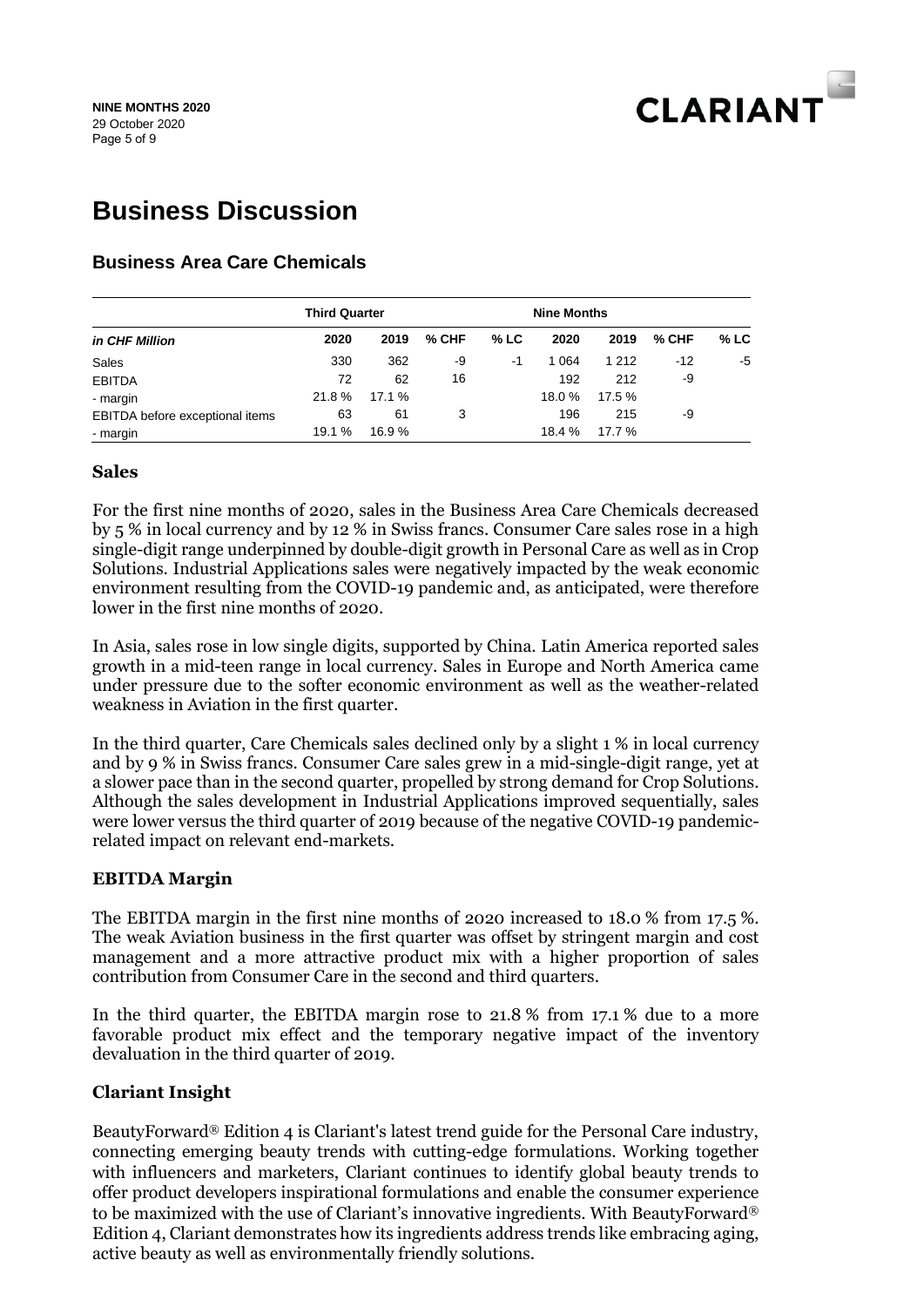

# **Business Area Catalysis**

|                                 | <b>Third Quarter</b> |        |         |      | <b>Nine Months</b> |        |       |        |
|---------------------------------|----------------------|--------|---------|------|--------------------|--------|-------|--------|
| in CHF Million                  | 2020                 | 2019   | $%$ CHF | % LC | 2020               | 2019   | % CHF | $%$ LC |
| Sales                           | 207                  | 227    | -9      | -1   | 599                | 659    | -9    | -3     |
| <b>EBITDA</b>                   | 42                   | 44     | -5      |      | 110                | 128    | $-14$ |        |
| - margin                        | 20.3 %               | 19.4 % |         |      | 18.4 %             | 19.4 % |       |        |
| EBITDA before exceptional items | 43                   | 45     | -4      |      | 118                | 133    | -11   |        |
| - margin                        | 20.8%                | 19.8 % |         |      | 19.7 %             | 20.2%  |       |        |

#### **Sales**

In the first nine months of 2020, sales in the Business Area Catalysis waned by a modest 3 % in local currency and by 9 % in Swiss francs against a strong comparison base. The sales development in Petrochemicals outpaced demand in Syngas and Specialty Catalysts, though all areas were negatively influenced by the subdued demand environment in the chemical industry.

From a regional perspective, sales in Asia grew in a mid-single-digit range, with clear improvements in China and India. Sales in Europe, North America and the Middle East & Africa remained comparatively volatile throughout the first nine months of 2020, reflecting the project nature of the business as well as negative COVID-19 pandemicrelated market weakness.

Sales in the third quarter declined only by a slight 1 % in local currency and by 9 % in Swiss francs, compared to a particularly strong previous year. Once again, Clariant's comprehensive Catalysis portfolio successfully mitigated the negative influences attributable to the COVID-19 pandemic.

#### **EBITDA Margin**

For the first nine months of 2020, the EBITDA margin weakened to 18.4 % from 19.4 % in the previous year due to the efficiency program provision, lower volumes and a less favorable product mix in the first quarter. Excluding the efficiency program provision, the EBITDA margin was closer to prior-year levels.

In the third quarter, the EBITDA margin increased to 20.3 % from 19.4 % due to cost mitigation and efficiency improvement.

#### **Clariant Insight**

With its new state-of-the-art catalyst production site at the Dushan Port Economic Development Zone in Jiaxing, China, Clariant is investing in its most digitized catalyst facility to date for the production of  $CATOFIN<sup>TM</sup>$  catalysts. Following the groundbreaking in September 2020, Clariant expects the plant to reach its full production capacity by 2022. Once it is in operation, the plant will significantly enhance Clariant's ability to support customers in the country's thriving petrochemicals industry. Thanks to its excellent reliability and productivity, CATOFINTM delivers superior production output compared to alternative technologies, resulting in increased overall profitability.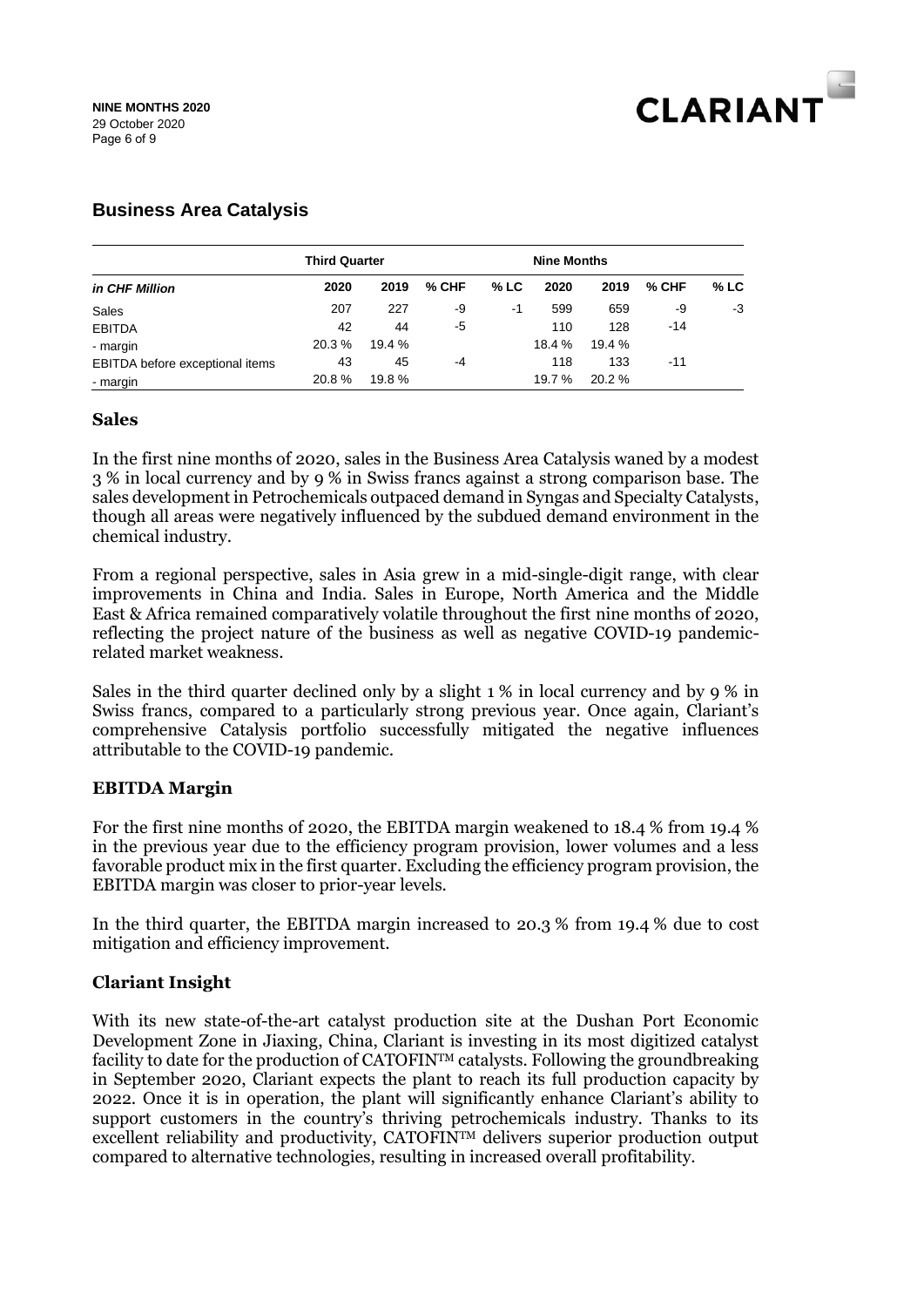

|                                 | <b>Third Quarter</b> |        |         | <b>Nine Months</b> |         |        |         |      |
|---------------------------------|----------------------|--------|---------|--------------------|---------|--------|---------|------|
| in CHF Million                  | 2020                 | 2019   | $%$ CHF | $%$ LC             | 2020    | 2019   | $%$ CHF | % LC |
| Sales                           | 356                  | 454    | $-22$   | $-14$              | 1 1 7 5 | 1401   | -16     | -8   |
| <b>EBITDA</b>                   | 44                   | 71     | -38     |                    | 160     | 219    | $-27$   |      |
| - margin                        | 12.4 %               | 15.6 % |         |                    | 13.6 %  | 15.6 % |         |      |
| EBITDA before exceptional items | 45                   | 72     | -38     |                    | 183     | 221    | $-17$   |      |
| - margin                        | 12.6 %               | 15.9 % |         |                    | 15.6 %  | 15.8 % |         |      |

### **Business Area Natural Resources**

#### **Sales**

Sales in the Business Area Natural Resources decreased by 8 % in local currency and by 16 % in Swiss francs in the first nine months of 2020. As anticipated, demand declined due to the feebler economic environment resulting from the oversupply in the oil market and the COVID-19 pandemic.

Oil and Mining Services sales were hampered by lower oil production due to weakened demand in the third quarter in particular. As a result, Oil Services sales decreased by low double digits in the first nine months of 2020, while Mining Solutions remained unchanged in local currency. Sales in Europe, the Middle East & Africa and Latin America expanded slightly. North America reported a double-digit contraction, driven by weaker Oil Services demand in the second and third quarters.

Functional Minerals sales declined at a mid-single-digit rate in local currency primarily as a result of the weaker Foundry business in the second quarter. Demand in the European automobile industry as well as in the construction sector clearly weakened due to the COVID-19 pandemic.

Additives sales decreased at a high single-digit rate in local currency in the first nine months of 2020. This decline was largely due to the continuingly weak fibers market, while the coatings and automotive sector demand also remained under pressure. These developments were again attributable to the pandemic-induced economic feebleness.

In the third quarter 2020, Natural Resources sales declined by 14 % in local currency and by 22 % in Swiss francs. Oil and Mining Services sales were hampered by the lower oil demand and production, amplified by hurricanes in the Gulf of Mexico and the decline of Mining activities in Latin America. Functional Minerals was confronted with a continued weakness in the Foundry business. Despite continued stronger demand in Asia, Additives sales decreased due to weaker end markets in most other regions.

#### **EBITDA Margin**

For the first nine months of 2020, the EBITDA margin decreased to 13.6 % from 15.6 %. Excluding the efficiency program provision in the second quarter, the underlying profitability remained largely unchanged, which was mainly due to a higher sales contribution from value-added applications in Oil and Mining Services and stringent cost management in all three Business Units.

In the third quarter, the EBITDA margin fell to 12.4 % from 15.6 % due to lower volumes in COVID-19-exposed segments such as automotive, textile and in particular oil, which could not be counterbalanced by internal performance measures.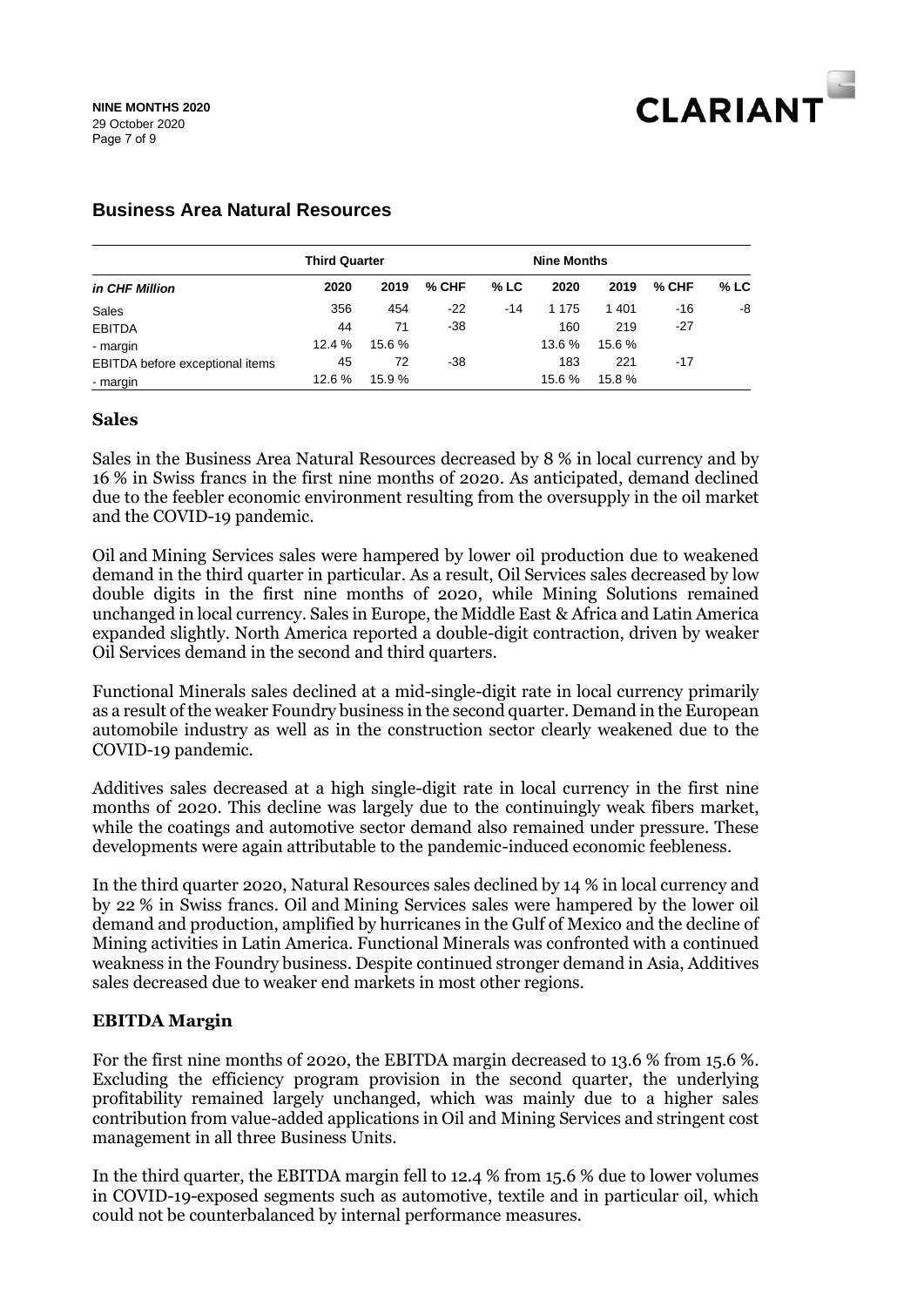

# **Clariant Insight**

Global pressure to reduce the use of tailings ponds in mining operations is driving mine operators to seek more selective collectors, which optimize mineral recoveries and reduce the load on tailings ponds. Clariant's FLOTIGAMTM 7848 was developed to increase collector selectivity and thereby provide tangible sustainability benefits, including generating fewer tailings, reducing CO2 emissions, lowering energy consumption per ton of mineral produced, and decreasing the overall amount of water used in the entire mining process. In addition, FLOTIGAMTM 7848 is produced using both sustainable and renewable raw materials.

### **Discontinued Operations**

|                                 | <b>Third Quarter</b> |       |         |        | <b>Nine Months</b> |       |       |      |
|---------------------------------|----------------------|-------|---------|--------|--------------------|-------|-------|------|
| in CHF Million                  | 2020                 | 2019  | $%$ CHF | $%$ LC | 2020               | 2019  | % CHF | % LC |
| Sales                           | 189                  | 528   | n.m.    | n.m.   | 1 1 3 0            | 1 637 | -31   | -25  |
| <b>EBITDA</b>                   | 762                  | 24    | n.m.    |        | 829                | 115   | n.m.  |      |
| - margin                        | n.m.                 | 4.5%  |         |        | n.m.               | 7.0%  |       |      |
| EBITDA before exceptional items | 11                   | 59    | n.m.    |        | 128                | 176   | -27   |      |
| - margin                        | 5.8%                 | 11.2% |         |        | 11.3 %             | 10.8% |       |      |

As part of Clariant's portfolio optimization, the Business Units Pigments and Masterbatches and the Business Line Healthcare Packaging, which operated as a part of the Business Unit Masterbatches, have been reclassified to discontinued operations since June 30, 2019.

On October 31, 2019, Clariant sold its Healthcare Packaging business to Arsenal Capital Partners. The sale of Clariant's Masterbatches business to Avient (formerly PolyOne) was completed on July 1, 2020.

#### **Sales**

In the first nine months of 2020, sales in discontinued operations decreased by 25 % in local currency and by 31 % in Swiss francs. However, on a like-for-like basis, excluding Healthcare Packaging sales from the first nine months of 2019 and Masterbatches from the third quarter of 2019, sales decreased by 4 % in local currency and by 11 % in Swiss francs as a result of the weak economic environment.

#### **EBITDA**

In the first nine months of 2020, the EBITDA was positively impacted by the gain on the disposal of the Masterbatches business in the third quarter.